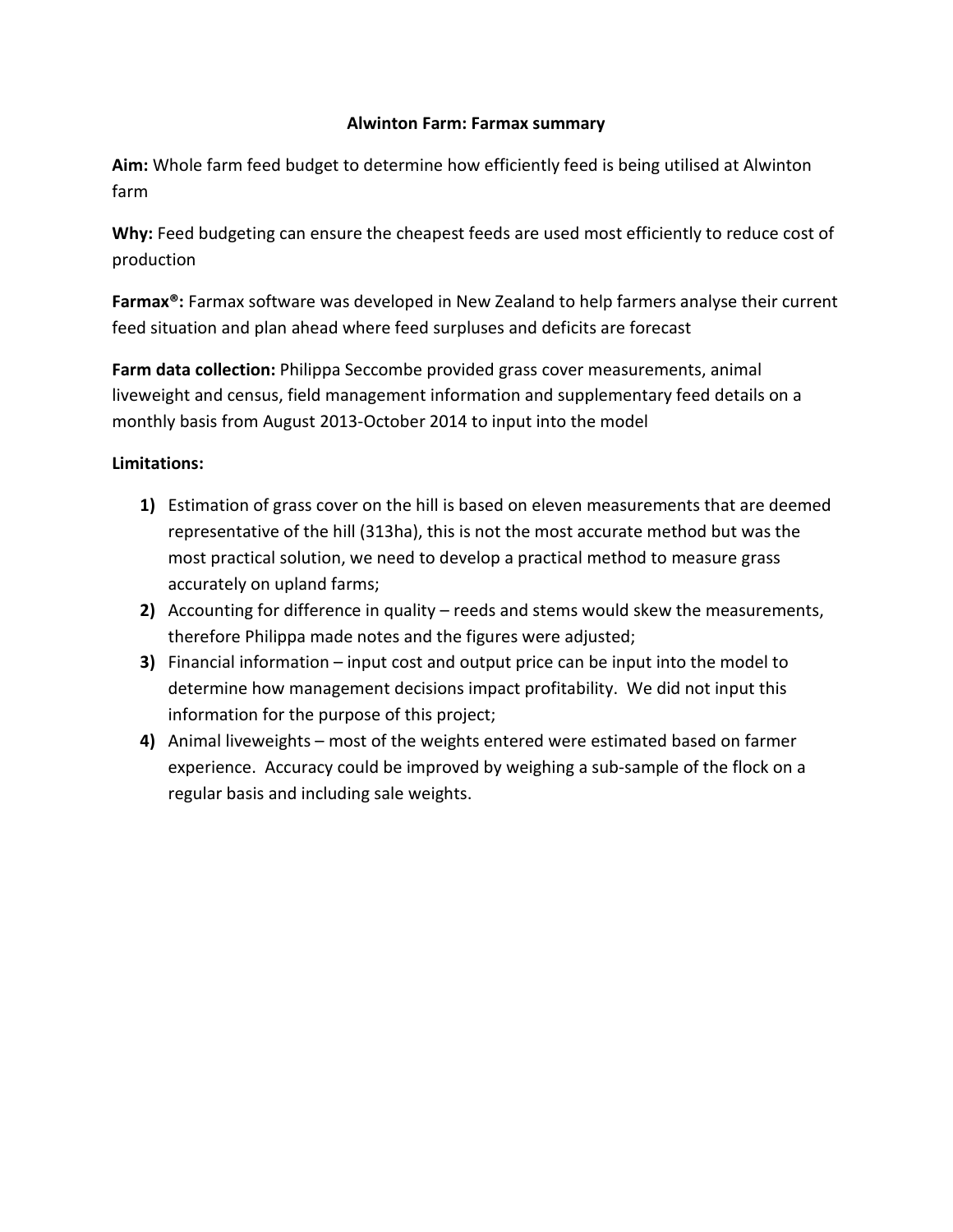### **Results**

The model indicates tight feed supply in February (13 grass cover measurements, 560-1520 kg DM/ha) and April (14 grass cover measurements, 900-1766 kg DM/ha) (fig.1). Low grass covers drive the February situation, heavily influenced by the hill measurements. In April, the increased flock demand at lambing is also coming onto play.

Later on in the year a surplus of grass is building. In September, the model estimates that over 900kg DM/ha will not be required. The flock were not receiving supplementary feed at this time except for the stock tups and young tup lambs and shearings. This indicates a potential to reduce supplementary feed in November and December.



**Figure 1:** Alwinton farm pasture cover: minimum cover required, targets and actual measurements for 2014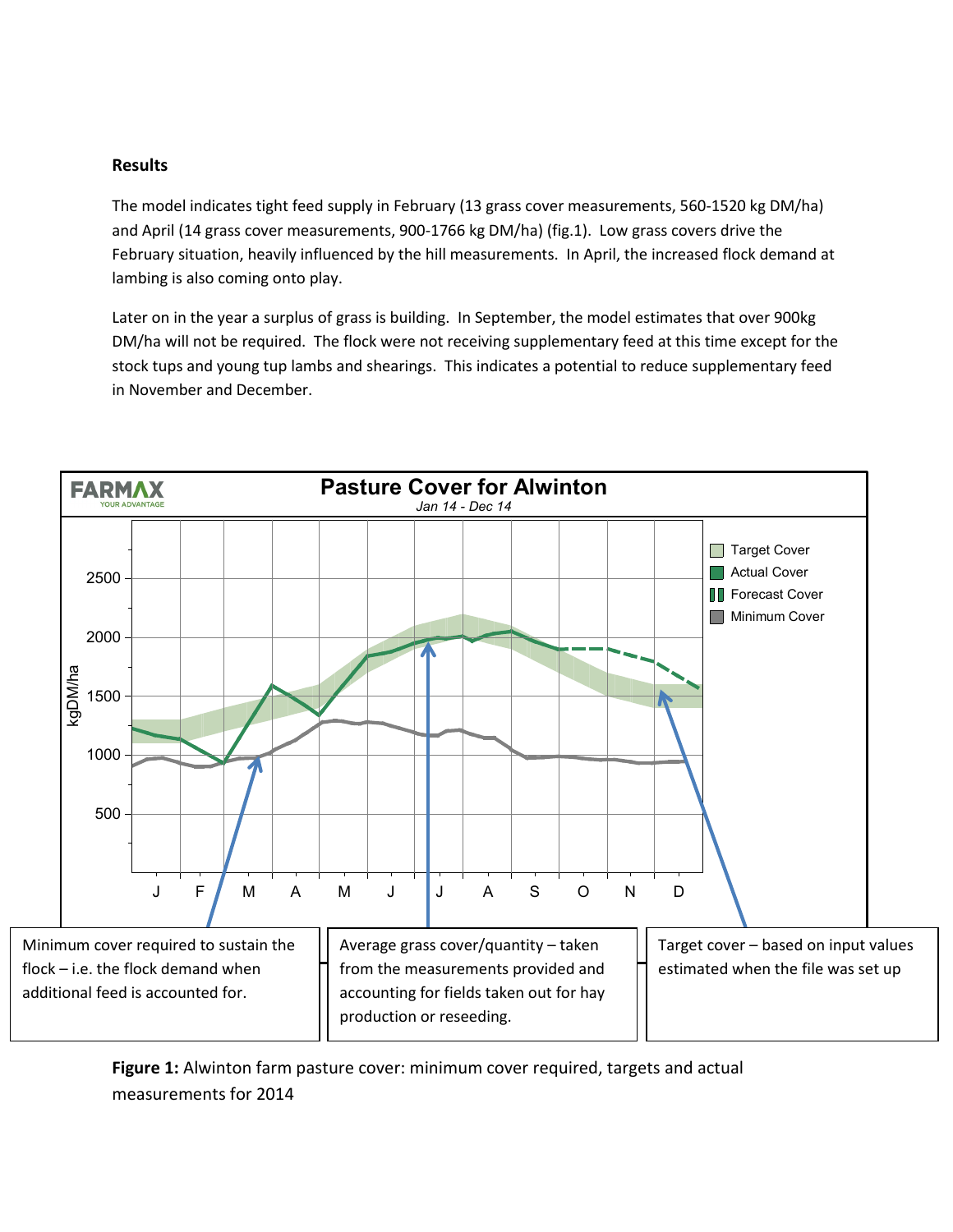

**Figure 2:** Alwinton farm flock demand for the various groups of livestock during 2014

Flock demand for the different groups of stock peaks at just under 9kg DM/ha/day in July/August before lamb sales commence (fig. 2). Pasture growth from May - August is estimated at around 15 kg DM/ha/day suggesting there is scope to increase grazing pressure during this period.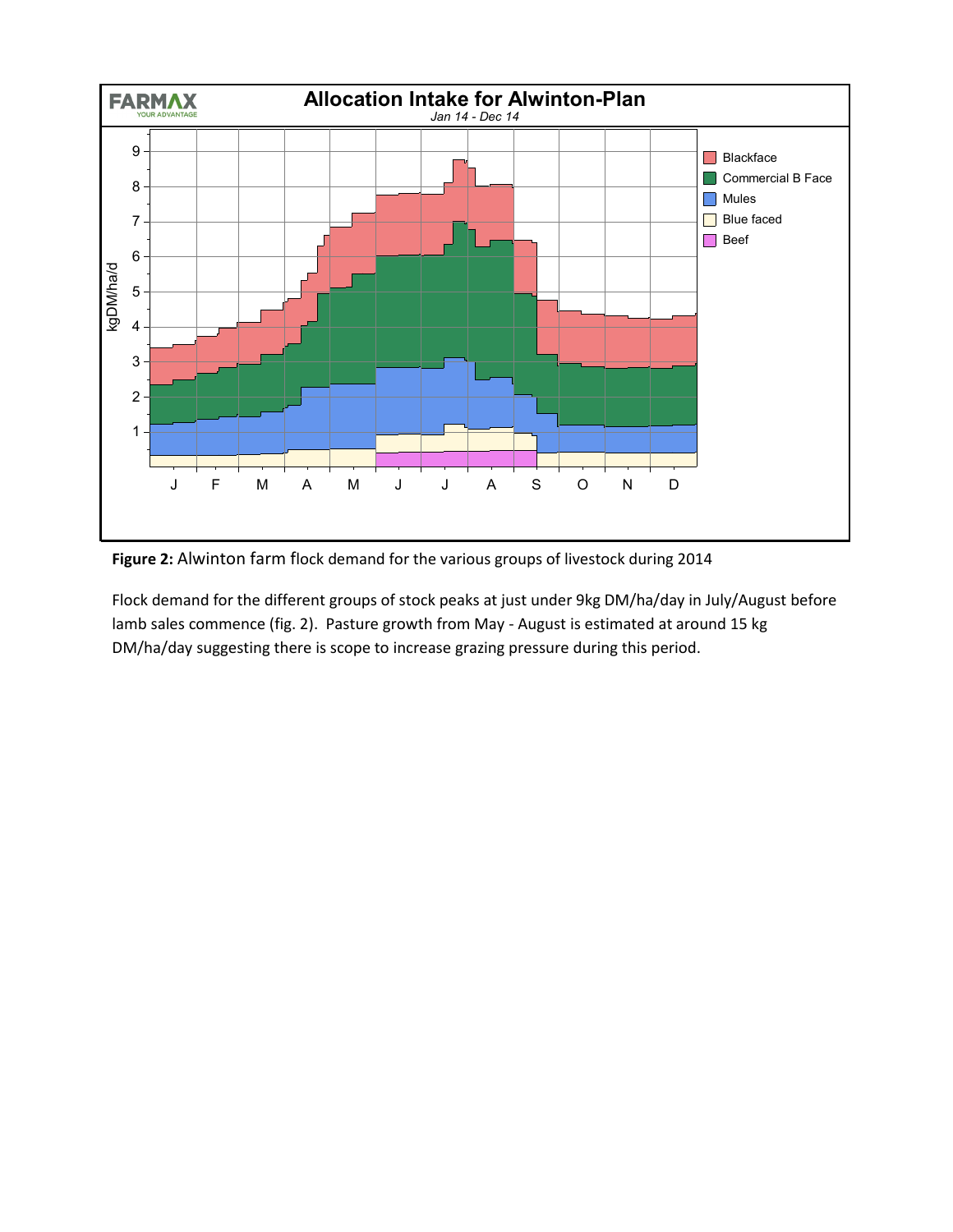

**Figure 3:** Alwinton farm pasture quality predictions during 2014

As the pasture covers are on target (fig.1), the quality is being managed quite well as modelled in figure 3. If the pasture covers were too high then a lot more stem would be building in the model. Any discrepancies between this graph and field observations indicate inaccurate grass covers inputs. It has not accounted for topping.

| Tupping Body Wt (kg)          | 67.9   |
|-------------------------------|--------|
| Average Birth Date            | 19-Apr |
| Scanning %                    | 204    |
| Losses (% Scanning-Tailing)   | 6.5    |
| Tailing %                     | 190    |
| Losses (% Tailing-Weaning)    | 2.2    |
| Weaning % - Overall           | 186    |
| Survival (% Scanning-Weaning) | 91.5   |
| 90 Day Weaning Wt (kg)        | 27     |
| Avg. Growth to Weaning (g/d)  | 245    |
| Ewe Efficiency                | 74     |

**Table 1:** Ewe physical performance figures

With high scanning and low mortality in 2014, the physical performance figures are favourable (Table 1). Ewe efficiency is calculated by multiplying the average 90 day weaning weight (kg) by the weaning percentage, and dividing it by the average ewe weight at tupping (kg). Therefore a 27 kg weaning